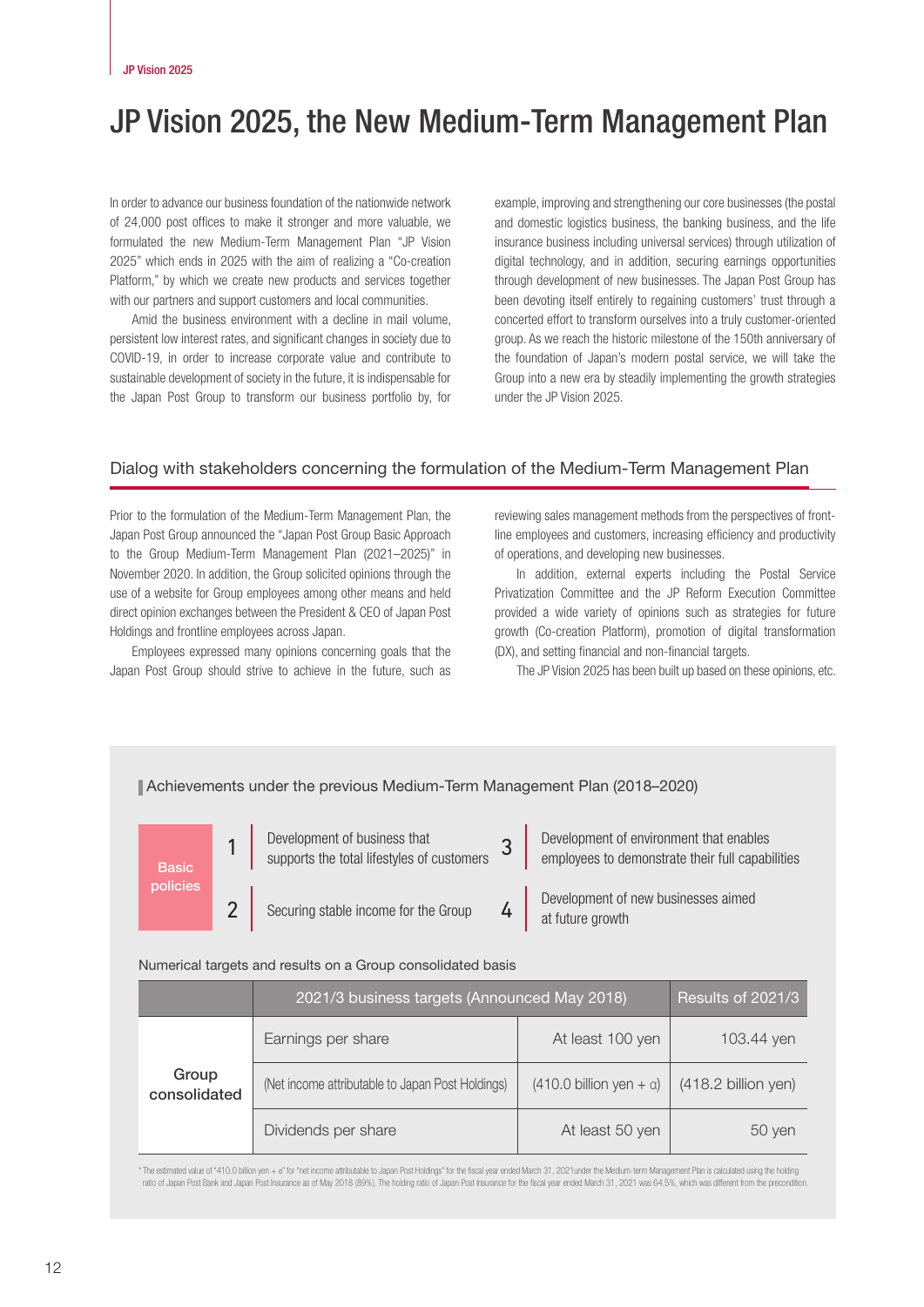# Data Compilation

# Vision of the Japan Post Group

A "Co-creation Platform" supporting customers and local communities is a concept based on which the Japan Post Group strives to support livelihood and life of customers across Japan by deeming the post office network, the greatest strength of the Group, as a platform; promoting participation of and actively collaborating with various corporations and local communities; creating new products and services together with our partners; and thereby providing heightened convenience, security, comfortability, and prosperity to those customers.

In order to realize the foregoing, the Japan Post Group works to combine both real and digital components through promotion of DX and transform our business portfolio.

With respect to the promotion of DX, the Japan Post Group will increase the value of the platform itself and provide new value to customers through a fusion of our network of physical post offices, the strength of the Group, and "digital post offices."

As for the conversion of our business portfolio, the Japan Post Group will work not only to improve and strengthen our core businesses such as the postal and domestic logistics business, the banking business, and the life insurance business, but also to expand the real estate business and promote new businesses, etc. The Japan Post Group will achieve new growth through enhancement of our universal services and business expansion supported by these services.



# A "Co-creation Platform" supporting customers and local communities

We will leverage our network of post offices, the Group's greatest strength, to provide integrated services of the Group while seeking partnership with a diverse range of companies, etc., outside the Group, which we have never had before. Such efforts will help local customers enjoy safe, secure, comfortable, and prosperous lives.

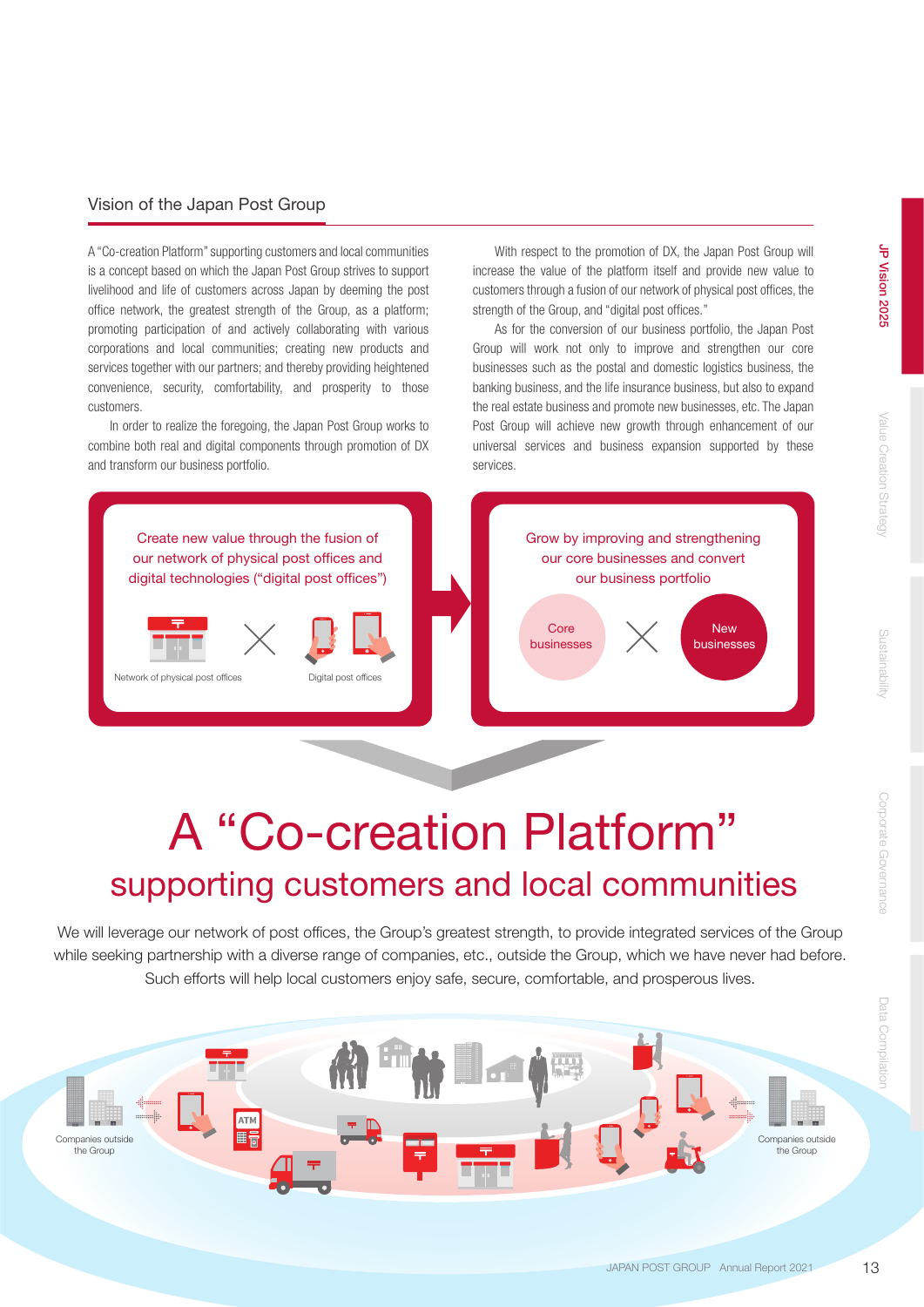Challenges we face to realize the "Co-creation Platform" supporting customers and local communities, and our Group's strengths

# Changes in social environmental surrounding the Group

Identify challenges that we should tackle to grow

# Continuing low birth rate and aging population



Increasing need for responding to ultra-aging society



Rising social concerns over the increase in elderly single-person households, etc.



Concerns over the sustainability of social infrastructure

# Further digitalization



Increasing use of services that can be fully used via smartphones

Penetration of cashless transactions



Emergence of digital divide issues

# • Utilizing motorcycle mobility for the last one mile of logistics

• Service and operational reforms with maximum use of data we possess

**P.P. JAPAN POST** 

# **AP JAPAN POST BANK**

- Enhancing safe and secure services and business reform through the promotion of DX
- Boosting the flow of funds into local communities; strengthen community relations functions

# **LP JAPAN POST INSURANCE**

- Transitioning to a new sales style
- Providing insurance services satisfying diverse protection needs of customers in all age groups

# **LP JAPAN POST HOLDINGS**

- Strengthening coordination within the Group
- Proactively forming partnership with companies, etc., outside the Group
- Growth strategies to provide new value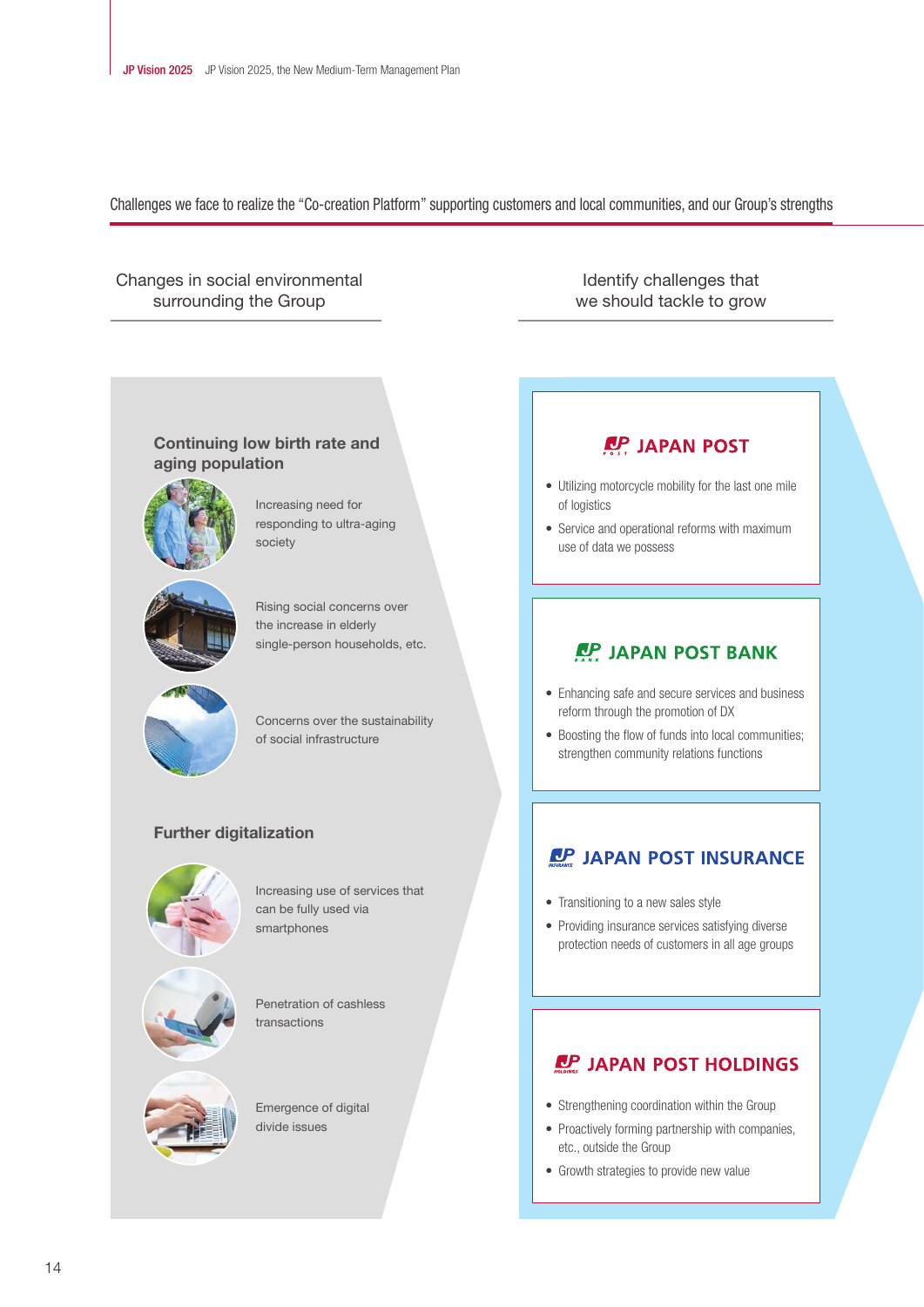

JP Vision 2025

# Group's Strengths

Nationwide network of post offices

Delivery network and finance network

Vast customer base

Trust in post offices and deep understanding of local communities

Extensive customer data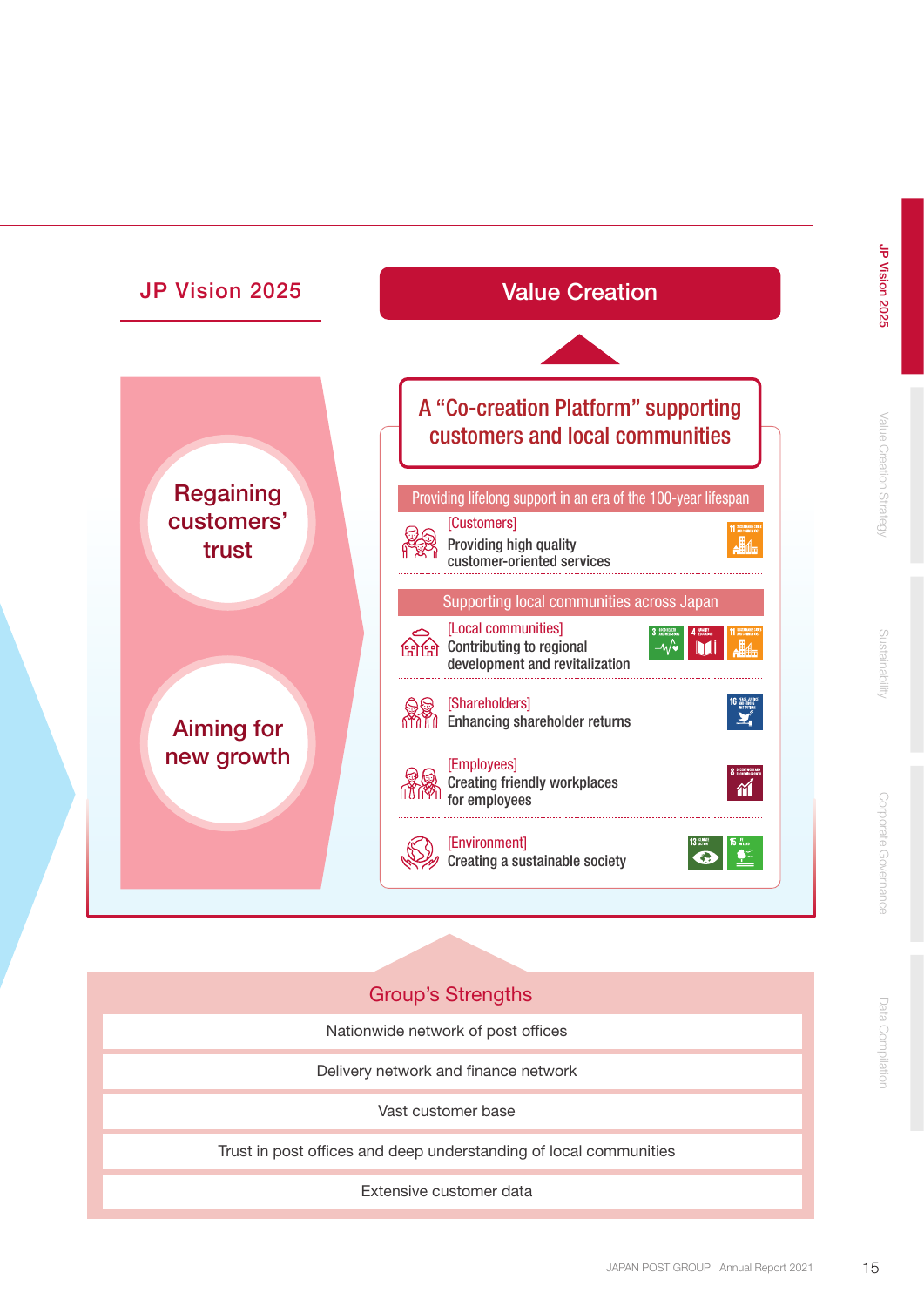# Disposal of shares in our two financial subsidiaries and the future of the Japan Post Group

We aim to reduce our stakes in Japan Post Bank and Japan Post Insurance to 50% or less as early as possible in the JP Vision 2025 period. While we also look to full disposal of our shares in the two financial subsidiaries in the future, our vision that we conduct business together as a group with our post office network at the core remains unchanged.

<sup>\*</sup> We sold shares in Japan Post Insurance corresponding to the treasury stock acquired by Japan Post Insurance in May 2021, and established a stock disposal trust in June 2021. Accordingly, our stake in Japan Post Insurance became approximately 49.9%.



### Future of the Group

## Group-wide promotion of DX to provide new value

Group-wide promotion of DX will integrate the security of our network of physical post offices with the convenience of "digital post offices," providing new value to customers of a wide range of ages and communities.

More specifically, we will promote partnership and collaboration with companies outside the Group and local governments by driving creation of infrastructure for partnership and utilization of data within the Group. In addition, digitalization of all work processes will create a workplace where employees can work efficiently at ease, allowing them to focus on services for customers.

### Japan Post Group's "Co-creation Platform" Providing customers of all ages and regions with experiences and services tailored for their life stages and lifestyles Physical Post Offices Providing integrated value Digital Post Offices Physical post offices let customers use our • One-stop access to all Group company services services more at ease placing trust in us Anytime, anywhere Easier to use, more • New services through collaboration with other accessible for more customers companies and local governments • Consulting and support services tailored • Physical post offices offer support for digital procedures, for customers  $\bullet$  Access to post office services while digital post offices advertise and offer information • Digitalization of post office counter anytime, anywhere online on services of physical post offices procedures, making them easier to use • Providing information and services • Loyalty program to attract customers tailored for each customer The Group's data Utilizing feedback from Digitalization of points of Infrastructure for infrastructure and data customers and Boosting work contact for customers partners to collaborate Achieving utilization employees efficiency with AI. data-driven OCR, RPA, etc.; operations O work-style reform  $(P-DX)$ Digitalization Initiatives using telework Using the latest Reducing paper use technologies for a more<br>advanced, more efficient Partnership and collaboration and  $CO<sub>2</sub>$  emissions with companies outside the Group and through digitalization, promoting the SDGs network for transport and local governments delivery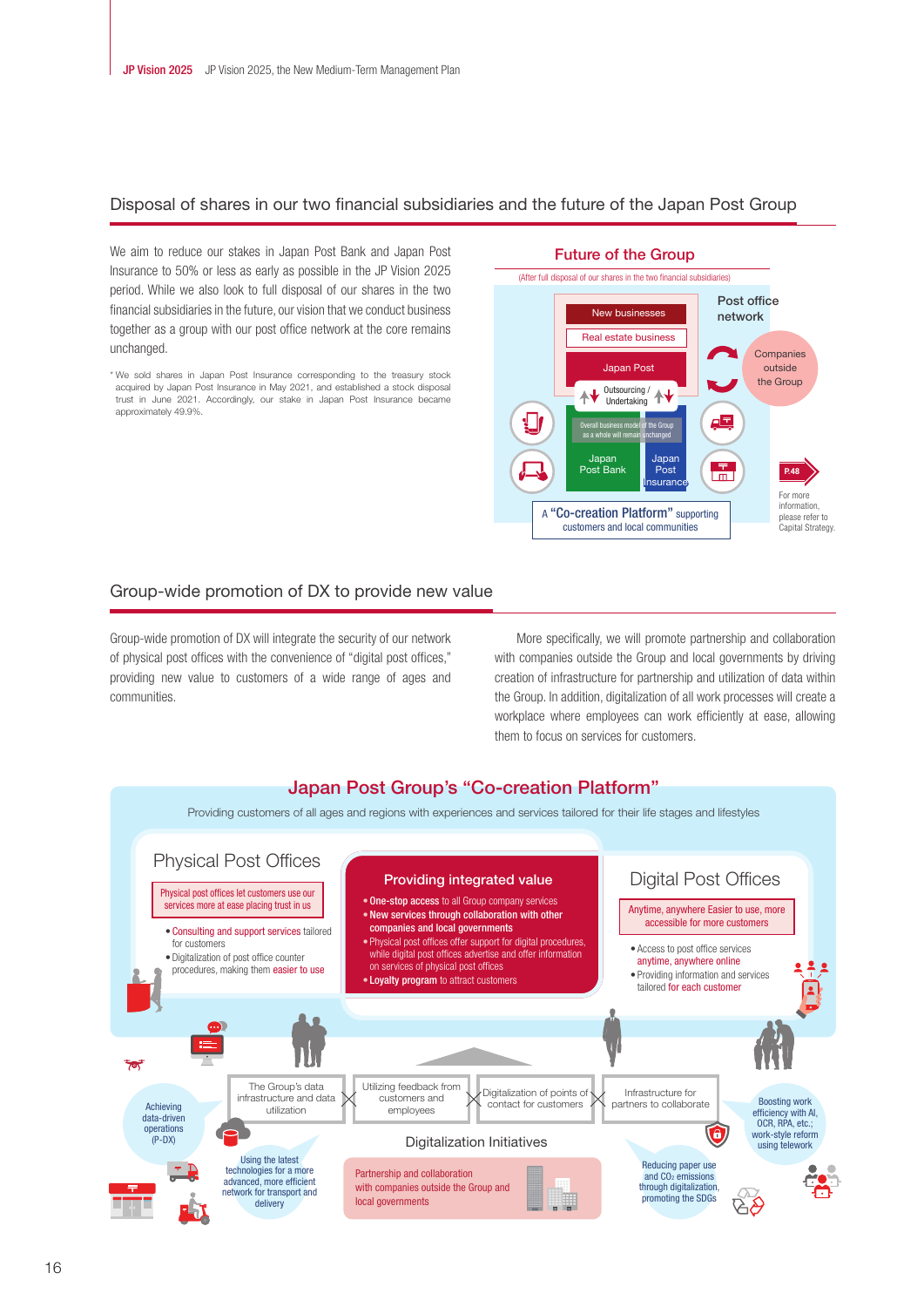# Regaining customers' trust and reforming corporate culture

We will faithfully do our utmost to regain customers' trust which has been greatly damaged by the scandals since the year before last. An effort to regain customers' trust and a step toward growth strategies are not two separate initiatives but are the ones required to be jointly tackled in order for us to be needed and selected by customers and local communities.

In addition, in order to enable us to provide customer-oriented services, we will boldly reform the Japan Post Group's corporate culture from aspects of both strengthening of governance and HR development and strategy.

With respect to strengthening of governance, we will introduce a system of Group CxOs who implement cross-organizational adjustments and provide advice for the Group's main fields including finance and accounting, IT, risk management, human resources, etc. We will build a system that can detect and respond to "conduct risks" promptly and thoroughly manage risks of the Group as a whole. In addition, we will promote integrated management of Japan Post Holdings and Japan Post. At the same time, Japan Post will transfer part of its authority to branches and review the management structure to operate post offices in an integrated manner. As described above, we will work to strengthen group governance so that both the speed of management decision-making and the frontline mobility and ability to respond are heightened concurrently.

As for HR development and strategy, we will review sales targets and the personnel evaluation system focused mainly on sales amounts. We will also push forward with creation of a framework in which we promote personnel exchanges within the Group, recruit external specialists, and find and develop diverse Group human resources.

In addition, we will reform ourselves into an organization which is open to feedback from customers and employees and allows for open communication inside and outside the Group.

Through these and other measures, we will faithfully do our utmost to reform our corporate culture.



\* Introduction of a system with Group CEO (Chief Executive Officer), Group CFO (Chief Financial Officer), Group CCO (Chief Compliance Officer), etc.

# Group's Corporate Culture Reformation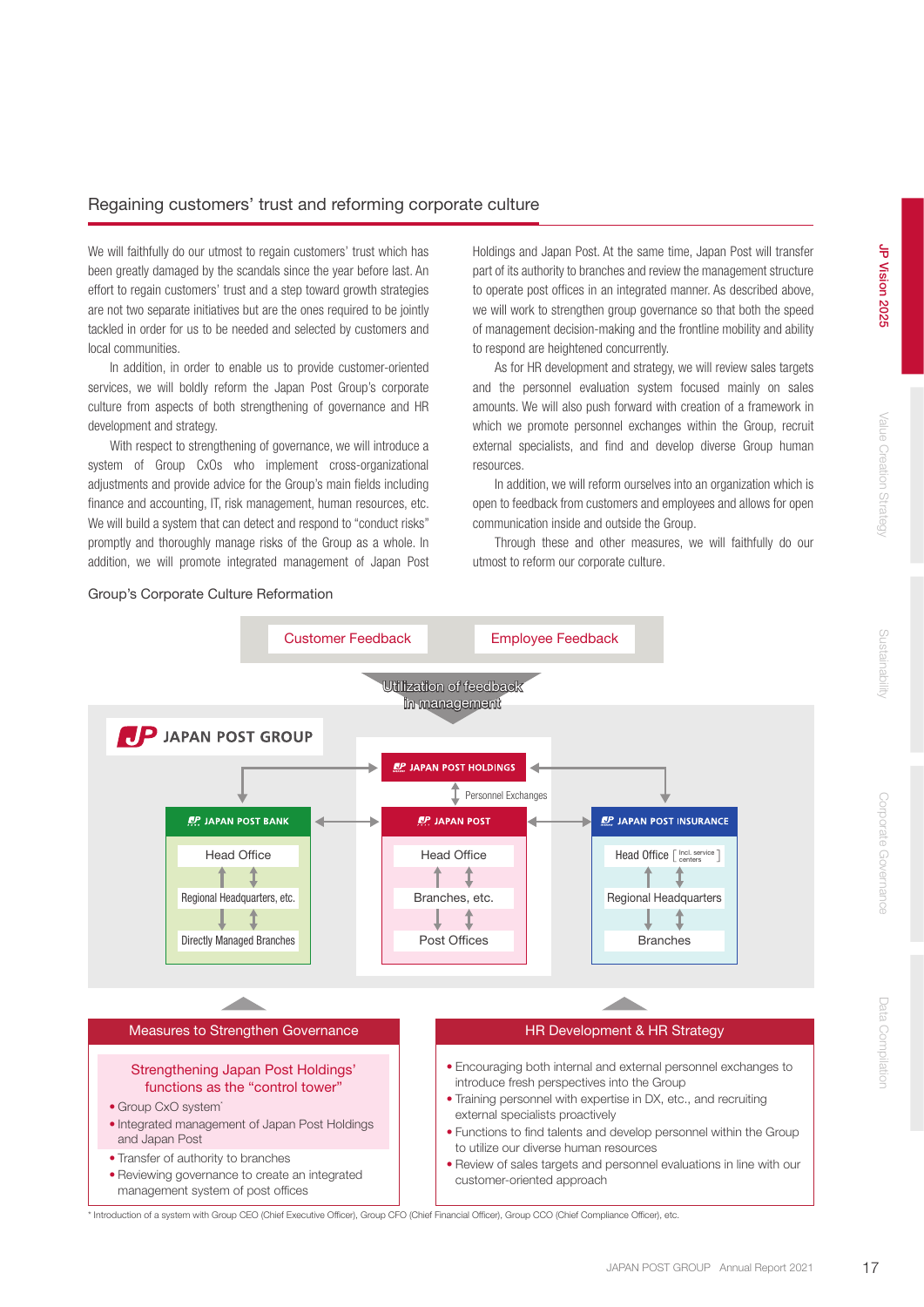# Major targets

| Japan Post Group                                                  |                                                                                                                                                              |                                                                                                                                                                                                                   |                                                                                                    |  |  |  |
|-------------------------------------------------------------------|--------------------------------------------------------------------------------------------------------------------------------------------------------------|-------------------------------------------------------------------------------------------------------------------------------------------------------------------------------------------------------------------|----------------------------------------------------------------------------------------------------|--|--|--|
| <b>Financial Targets</b>                                          |                                                                                                                                                              | <b>ESG Targets</b>                                                                                                                                                                                                |                                                                                                    |  |  |  |
| Consolidated net income                                           | $510$ billion yen<br>Note: Includes consolidated net income attributable to noncontrolling<br>interests (interests other than the parent company, Japan Post | To build a sustainable society, the Group will provide<br>lifelong support in an era of the 100-year lifespan,<br>and contribute to the development and revitalization of<br>regional communities all over Japan. |                                                                                                    |  |  |  |
| Consolidated net income<br>attributable to<br>Japan Post Holdings | 280 billion yen <sup>*</sup><br>Note: Assuming an approx. 89% stake in Japan Post Bank, we aim to<br>achieve a net income of 420 billion yen                 | Greenhouse gas                                                                                                                                                                                                    | $46$ % reduction by 2031/3<br>(compared to 2020/3) <sup>*1,*2</sup>                                |  |  |  |
| ROE (based on<br>shareholders' equity)                            | Approx. $4\%$<br>(Aiming for further improvement in future)                                                                                                  | emissions                                                                                                                                                                                                         | Aiming to achieve carbon neutral<br>by 2050 <sup>*2</sup>                                          |  |  |  |
| Dividend policy                                                   | Stable issue of annual dividend<br>of 50 yen per share                                                                                                       | Women in<br>management<br>roles                                                                                                                                                                                   | Ratio of women in management positions<br>at our Head Office:<br>$30$ % by 2031/3 <sup>*3,*4</sup> |  |  |  |

Financial Targets \* Calculated on the assumption of a 50% stake in Japan Post Bank and a 49.9% stake in Japan Post Insurance.

ESG Targets \*1 Includes Scope 1 (direct emissions from our companies) and Scope 2 (emissions from the use of electricity, etc., supplied by other companies) emissions. Increases due to new businesses, including<br>real estate \*2 The achievement of these targets assumes that Japan will become carbon neutral to a considerable degree through the widespread adoption of renewable energy, etc. The Group will assist the push

toward carbon neutral societies in both Japan and the rest of the world.

\*3 The figure is the percentage of management positions filled by women at the head offices of our four main Group companies. The target is the percentage as of April 1, 2031 as the results of initiatives<br>up to the end of of women in management positions in locations other than our head offices.

| Japan Post                                                                                                                |                                                     | Japan Post Bank                                                                                                                                                                                                                                                                                | Japan Pos                                                                                                  |  |
|---------------------------------------------------------------------------------------------------------------------------|-----------------------------------------------------|------------------------------------------------------------------------------------------------------------------------------------------------------------------------------------------------------------------------------------------------------------------------------------------------|------------------------------------------------------------------------------------------------------------|--|
| Consolidated net operating income<br>Consolidated net income                                                              | 49 billion yen<br>22 billion yen                    | At least 350 billion yen<br>Consolidated net income<br>At least $3.6%$<br>ROE (based on shareholders' equity)                                                                                                                                                                                  | Consolidated net income<br>EV growth ratio (RoEV <sup>3</sup> )                                            |  |
| Operating income<br>Postal and domestic logistics<br>business<br>Post office business<br>International logistics business | 33 billion yen<br>$5$ billion yen<br>12 billion yen | Capital adequacy ratio/CET1 ratio <sup>*1</sup><br>Approx. $10%$<br>(Level to be secured)<br>OHR <sup>2</sup><br>(based on inclusion of profit/loss, etc.<br>66% or less<br>from money trust management)<br>General and administrative expenses<br>Down 55 billion yen<br>(compared to 2021/3) | <b>Customer satisfaction</b><br>NPS <sup>®*4</sup><br>Aim for one o<br>Number of policies in for           |  |
| Revenue from package<br>delivery, etc.<br>Number of Yu-Pack handled                                                       | 890 billion yen<br>1,360 million                    | Targeting the level of approximately 50 to 60% payout<br>ratio and aiming to increase DPS from the initial forecast<br>in the fiscal year ending March 31, 2022 (Please refer to<br>JPB's Medium-Term Management Plan for the details.)                                                        | Dividends per share (DPS)<br>In principle aim not to dec<br>dividend per share for the<br>Management Plan. |  |
|                                                                                                                           |                                                     | *1 The capital adequacy ratio based on the domestic standard and                                                                                                                                                                                                                               | *3 Calculated by excluding econd                                                                           |  |

| Uapan Post Dann                                                                                                                                                                                                                         |  |  |
|-----------------------------------------------------------------------------------------------------------------------------------------------------------------------------------------------------------------------------------------|--|--|
| Consolidated net income At least $350$ billion yen<br>At least $3.6%$<br>ROE (based on shareholders' equity)                                                                                                                            |  |  |
| Capital adequacy ratio/CET1 ratio <sup>*1</sup><br>Approx. 10%<br>(Level to be secured)                                                                                                                                                 |  |  |
| $OHR*2$<br>(based on inclusion of profit/loss, etc.<br>66% or less<br>from money trust management)                                                                                                                                      |  |  |
| General and administrative expenses<br>Down 55 billion yen<br>(compared to 2021/3)                                                                                                                                                      |  |  |
| Targeting the level of approximately 50 to 60% payout<br>ratio and aiming to increase DPS from the initial forecast<br>in the fiscal year ending March 31, 2022 (Please refer to<br>JPB's Medium-Term Management Plan for the details.) |  |  |

uacy ratio based on the domestic standard and the CET1 ratio based on the international standard. (Basel III totally implemented, ordinary base excluding net unrealized gains on available-for-sale securities)

\*2 Costs ÷ (net interest income + income from fees and commissions, etc.)

| Japan Post Insurance                                               |                                                                                      |  |  |  |
|--------------------------------------------------------------------|--------------------------------------------------------------------------------------|--|--|--|
| Consolidated net income                                            | 91 billion yen<br>EV growth ratio (RoEV <sup>3</sup> ) Aim for $6\%$ to $8\%$ growth |  |  |  |
| <b>Customer satisfaction</b>                                       | Aim for $90%$ or more                                                                |  |  |  |
| $NPS^{\circledR 14}$<br>Aim for one of the highest in the industry |                                                                                      |  |  |  |
| Number of policies in force<br>20 million or more policies         |                                                                                      |  |  |  |
| Dividends ner share (DPS)                                          |                                                                                      |  |  |  |

In principle aim not to decrease but to increase

dividend per share for the period of the Medium-Term Management Plan.

\*3 Calculated by excluding economic variance factors.

\*4 NPS® is an abbreviation for "Net Promoter Score" and a registered trademark of Bain & Company, Inc., Fred Reichheld, and Satmetrix Systems, Inc.